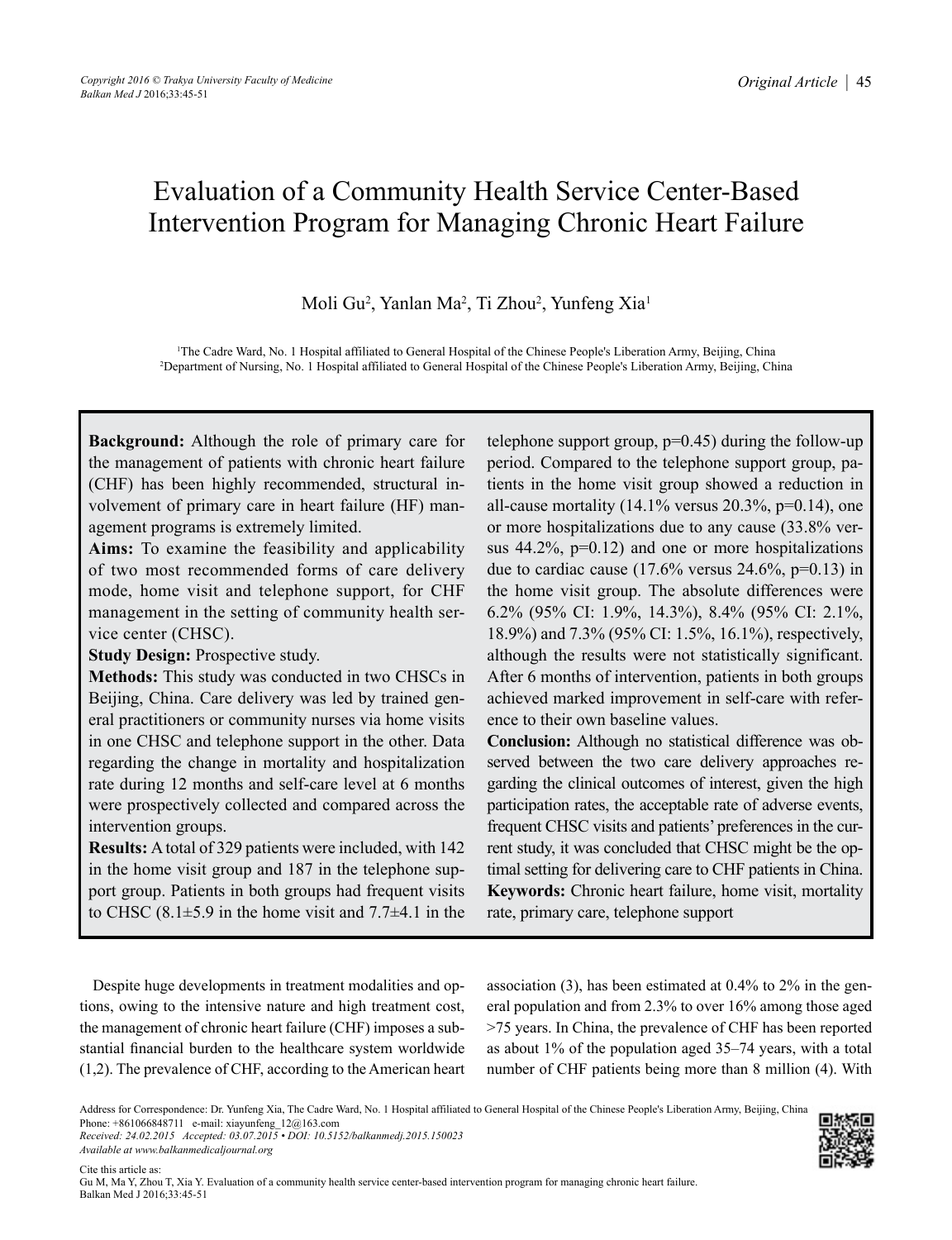the increasing number of patients suffering from the chronic complications and the ongoing health service requirements (5,6), a healthcare delivery model aimed at promoting selfcare has gained increasing attention around the world.

A number of randomized clinical trials, although varying widely in their specific content and focus, have consistently suggested that multidisciplinary management and follow-up of CHF patients could be effective in improving patient adherence to medication, reducing hospital readmissions and prolonging survival (7-11). However, the majority of these programs were primarily hospital-based (usually academic medical centers), with preferential care delivery centers being the outpatient clinics and sometimes at patients' home through outreach nursing staff having expertise in cardiac care. In the context of limited health funding and the associated scarcity of medical resources, it seemed difficult to provide consistent care to CHF patients solely by hospitals (12). Given the multiple advantages of primary care in the management of chronic diseases, some researchers supported strengthening of the role of primary care for the management CHF patients (13-15). However, the structural involvement of primary care (general practitioners and/or specialized community-based HF nurses) in HF management program is extremely limited in China.

In China, as a major model of primary care, community health service centers (CHSCs) play an increasingly important role in the prevention and control of non-communicable diseases (16,17). Therefore, we conducted a CHSC-based, multidisciplinary management program for CHF patients led by general practitioners and community nurses. Same components of multidisciplinary care were applied via the two most recommended CHF management forms: home visit (direct contact with patients at their own home), and telephonic support (scheduled telephone contacts with patients) (18). The objectives of the present study were to examine: 1) the efficacy of CHF management program in the setting of CHSC, and 2) whether direct contact was superior to telephone support in terms of all-cause mortality, readmission rate and selfmanagement in the setting of CHSC.

## **MATERIALS AND METHODS**

#### **Study setting and design**

This pilot study was conducted in the Haidian district in Beijing, China, between May, 2011 and June, 2014. Two community health centers, Dacishi and Bajiaozhuang, which were 5 kilometers apart and had a similar distribution of demographic parameters and standard of healthcare services, were selected as the study site. For logistic benefit, proximity to the research institute was also emphasized as an important factor for the site selection. Both centers had a health registration system for the local residents and facility for the treatment of CHF. While the patients residing in Dacishi were visited at home, patients from Bajiaozhuang were monitored over the telephone.

## **Ethical aspects**

Written voluntary informed consent was collected from each participant after explaining every details pertaining to the study in a language that they understand properly. The study content and procedures were reviewed and approved by the Institutional Ethics Review Board (IERB) of the No. 1 Hospital Affiliated to the General Hospital of the Chinese People's Liberation Army.

## **Recruitment**

Since the initiation of the program, in both centers, the records of the health registration system were explored and the list of the newly admitted patients was thoroughly searched by the research assistants to prepare an exhaustive list of CHF patients registered in these two centers. All patients were then screened for study eligibility according to the following criteria: 1) age  $\geq 55$  years, 2) diagnosis of CHF confirmed by a cardiologist, 3) belonging to New York Heart Association (NYHA) functional class II to IV, and 4) admitted at least once with acute heart failure during the last year. Temporary residents, terminal cases of malignancy and patients who were going to undergo cardiac surgery were excluded from the study.

## **Program implementation**

A multidisciplinary research team comprising of a dietitian, cardiologist, nursing staff with expertise in heart failure management and an epidemiologist was established in 2010. Specific experts of the team were responsible for the designing of the training modules, providing review and guidance to the program administrators, scheduling the follow-up plan and training of the community healthcare providers.

In both centers, 8 modules of a multi-component training plan were provided to the community physicians and nurses who were responsible for the management of CHF. Each of these modules was delivered at an interval of one week each and lasted for 2 days. Thus, over a span of 2 months, the following domains were covered: 1) overview of the pathophysiology of HF and details about the self-management concept, 2) assessment of the clinical stability of the patients and timely identification of the high risk, life-threatening events, 3) awareness development and motivation for behavior modi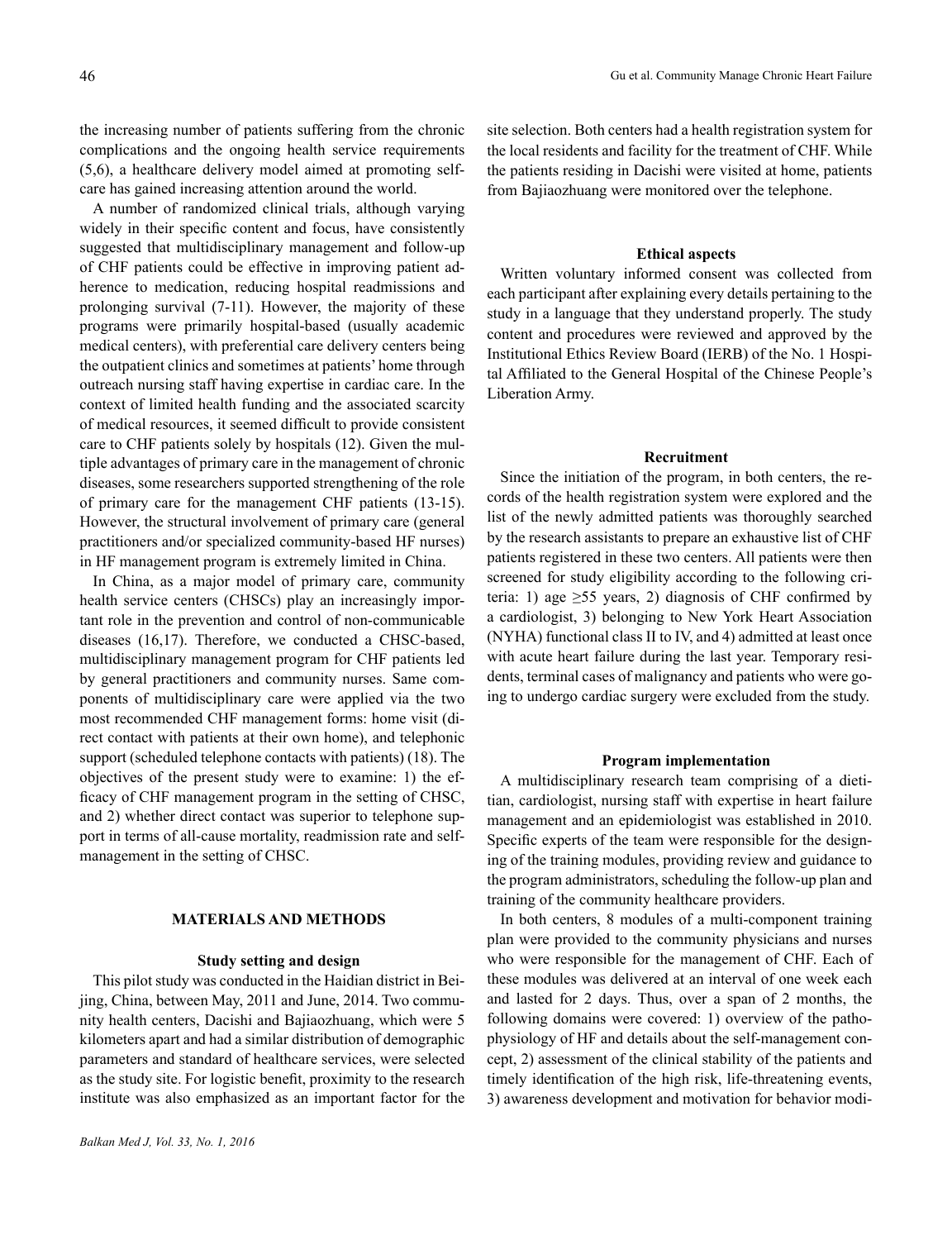fication, and 4) formulation as well as organization of the CHF management plan.

Patients in the home visit group were scheduled to receive their first home visit by trained community physicians or nurses 2-3 weeks after the completion of the recruitment, followed by three planned visits at 3-monthly intervals in the next year. Additional visits were to be scheduled for the patients with more serious conditions based on the assessment of their status. During each visit, community physicians or nurses conducted a comprehensive assessment of the clinical, physical and psychological conditions relevant to the ailment of each patient, a review of their past and current use of medications and acquired information regarding their social and familial support, daily diet and exercise habits. Based on the collected information, after a detailed discussion with the patient and seeking consultation from the program team, a comprehensive management plan was suggested.

Patients in the telephone support group were followed through bimonthly telephone conversations. The same operational principles for the assessment, suggestion and followup were applied for the management and monitoring of this group of patients.

In both centers, patients were encouraged to visit CHSCs regularly. Moreover, detailed information on the access and availability of the healthcare services was also provided, and the patients were instructed to contact the community physicians or nurses if there was any change in their physical condition.

# **Outcome measurements and data collection**

Demographic and clinical data were collected at baseline by interviewing patients and/or reviewing the medical records. All surviving patients were followed up-for 1 year. Outcome variables including all-cause mortality, all-cause hospitalization and HF-specific hospitalization were measured based on the data collected during home visits or telephone calls.

Self-care behavior was measured by the Chinese version of the Self Care of Heart Failure Index Version 6 (SCHFI-V6) (19). This is an ordinal, self-administered instrument that yields a performance rating score and has 3 subscales: self-care maintenance (10 items), self-care management (6 items) and self-care confidence (6 items). Its developer, Riegel et al. (20), recommended scoring the 3 subscales individually (scores range from 0–100) instead of determining a total summary score. Patients with higher scores have greater selfmanagement skills. The Chinese version of the SCHFI-V6 was first used in a study by Tung et al. (21), who reported an  $\alpha$  coefficient for internal consistency of 0.635 for self-care maintenance, 0.716 for self-care management, and 0.860 for self-care confidence.

## **Statistical analysis**

Statistical analysis was performed using SPSS for Windows (version 17.0, SPSS Inc.; Chicago, Illinois, USA). Differences between the 2 study cohorts were compared using chi-square analysis for categorical variables, Student-t test for normally distributed continuous data, and Mann-Whitney Z-test for non-normally distributed continuous data (including no. of diseases, the rate of hospitalizations etc.).

## **RESULTS**

Overall, 573 CHF patients were identified from the health registration system and new admission register of the selected community health centers. Among these patients, 381 (177 in the home-visit group and 204 in telephone-support group) met the criteria for inclusion. Of the 381 eligible CHF patients invited to participate in the study, 52 (13.6%) refused. Thus,

**TABLE 1.** Baseline characteristics of the study cohorts, by groups

| Characteristic                                                                       | All<br>$(n=329)$ | Home-visit<br>$(n=142)$ | Telephone<br>-support<br>$(n=187)$ | p    |  |  |
|--------------------------------------------------------------------------------------|------------------|-------------------------|------------------------------------|------|--|--|
| Demography                                                                           |                  |                         |                                    |      |  |  |
| Mean Age in years ± SD                                                               | $72.0 \pm 10.1$  | $72.3 \pm 9.6$          | $71.8 \pm 10.4$                    | 0.66 |  |  |
| Men $(\% )$                                                                          | 223 (67.8)       | 91(64.1)                | 132(70.6)                          | 0.21 |  |  |
| Han ethnicity $(\% )$                                                                | 315 (95.7)       | 135 (94.8)              | 180 (96.4)                         | 0.60 |  |  |
| Mean years of Education±SD                                                           | $11.5 \pm 5.5$   | $11.9 \pm 5.1$          | $11.2 \pm 5.7$                     | 0.25 |  |  |
| Living alone $(\% )$                                                                 | 31(9.4)          | 16(11.3)                | 15(8.0)                            | 0.32 |  |  |
| BMI $kg/m^2 \pm SD$                                                                  | $27.3 \pm 6.3$   | $27.1 \pm 6.5$          | $27.5 \pm 6.2$                     | 0.57 |  |  |
| History of smoking $(\% )$                                                           | 154 (46.8)       | 61(43.0)                | 93 (49.7)                          | 0.22 |  |  |
| Co morbidity                                                                         |                  |                         |                                    |      |  |  |
| No. of diseases, Mean±SD                                                             | $2.1 \pm 1.1$    | $2.2 \pm 1.2$           | $2.0 + 1.1$                        | 0.12 |  |  |
| Hypertension $(\% )$                                                                 | 193 (58.7)       | 81 (57.0)               | 112 (59.9)                         | 0.60 |  |  |
| Heart disease $(\% )$                                                                | 117(35.6)        | 53 (37.3)               | 64 (34.2)                          | 0.56 |  |  |
| Diabetes $(\% )$                                                                     | 72(21.9)         | 28(19.7)                | 44 (23.5)                          | 0.41 |  |  |
| Lung disease $(\% )$                                                                 | 75(22.8)         | 39(27.5)                | 36(19.3)                           | 0.09 |  |  |
| CHFc profile                                                                         |                  |                         |                                    |      |  |  |
| Mean LVEF $(\%)\pm SD$                                                               | $38.0 \pm 10.7$  | $36.7 \pm 10.2$         | $38.9 \pm 11.4$                    | 0.07 |  |  |
| <b>NYHA</b> functional                                                               | 170:133:26       | 73:59:10                | 97:74:16                           | 0.79 |  |  |
| class II:III:IV                                                                      |                  |                         |                                    |      |  |  |
| Pharmacotherapy                                                                      |                  |                         |                                    |      |  |  |
| Beta blockers (%)                                                                    | 161(48.9)        | 70 (49.3)               | 91 (48.7)                          | 0.91 |  |  |
| ACE inhibitors or ARBs $(\% )$                                                       | 199 (60.6)       | 89 (62.9)               | 110 (58.9)                         | 0.45 |  |  |
| Digoxin $(\% )$                                                                      | 81 (24.6)        | 29(20.6)                | 52(27.7)                           | 0.12 |  |  |
| SD: standard deviation; BMI: body mass index; CHF: chronic heart failure; LVEF: left |                  |                         |                                    |      |  |  |

ventricular ejection fraction; NYHA: New York Heart Association; ACE: angiotensinconverting enzyme; ARB: angiotensin receptor blocker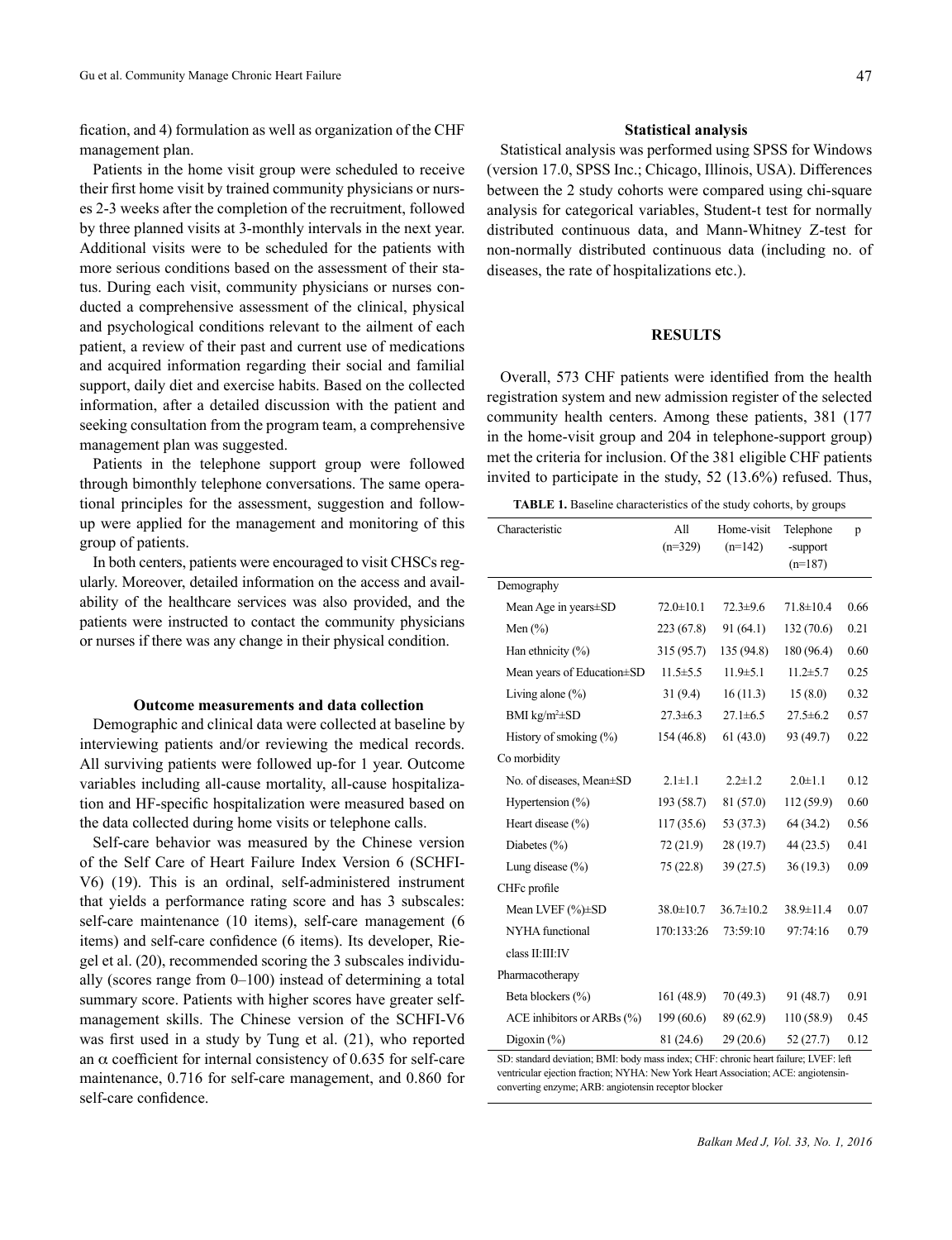**TABLE 2.** Comparison of mortality rate and readmission rate between two groups at 12 months

| <b>Outcomes</b>                                     | All $(n=329)$ | Home visit $(n=142)$ | Telephone support $(n=187)$ | Absolute difference (95% CI) | p    |  |
|-----------------------------------------------------|---------------|----------------------|-----------------------------|------------------------------|------|--|
| All-cause mortality $(\% )$                         | 58 (17.6)     | 20(14.1)             | 38(20.3)                    | $6.2$ ( $-1.9$ , 14.3)       | 0.14 |  |
| Patients with $\geq 1$ hospitalization              | 127(38.6)     | 48 (33.8)            | 79(42.2)                    | $8.4(-2.1, 18.9)$            | 0.12 |  |
| for all causes $(\% )$                              |               |                      |                             |                              |      |  |
| Patients with $\geq 1$ hospitalization              | 71 (21.6)     | 25(17.6)             | 46(24.6)                    | $7.3(-1.5, 16.1)$            | 0.13 |  |
| for CHF $(\% )$                                     |               |                      |                             |                              |      |  |
| CI: confidence interval; CHF: chronic heart failure |               |                      |                             |                              |      |  |
|                                                     |               |                      |                             |                              |      |  |

| <b>TABLE 3.</b> Self-Management at Baseline and 6 month in surviving patients, by groups |                 |                      |        |                 |                             |        |  |  |
|------------------------------------------------------------------------------------------|-----------------|----------------------|--------|-----------------|-----------------------------|--------|--|--|
|                                                                                          |                 | Home visit $(n=137)$ |        |                 | Telephone support $(n=176)$ |        |  |  |
|                                                                                          | baseline        | 6 months             |        | baseline        | 6 months                    | D.     |  |  |
| Self-maintenance                                                                         | $49.3 \pm 11.5$ | $58.1 \pm 15.7$      | < 0.01 | $51.1 \pm 13.9$ | $57.2 \pm 14.4$             | < 0.01 |  |  |
| Self-management                                                                          | 41.7 $\pm$ 9.7  | $52.5 \pm 14.6$      | < 0.01 | $42.2 \pm 10.3$ | $50.9 \pm 12.1$             | < 0.01 |  |  |
| Self-confidence                                                                          | $37.3 \pm 11.9$ | $43.1 \pm 14.9$      | < 0.01 | $38.7 \pm 12.6$ | $43.9 \pm 13.8$             | < 0.01 |  |  |

altogether, 329 patients (142 in home-visit group and 187 in telephone-support group) were recruited for the study, interviewed, monitored and included in the follow-up. During the 12-month follow-up, 18 patients (7 in home visit group and 11 in telephone support arm) withdrew themselves from the study.

Demographic and clinical characteristics of the patients were shown in Table 1. Majority (67.8%) of the patients were male with mean age 72.0 years (range: 55-86 years) having on average 2.1 co-morbidities. The number of patients in NYHA functional class II, III, IV was 170 (51.7%), 133 (40.4%) and 26 (7.9%), respectively. Patients in the home-visit group were more likely to have lung diseases and lower Left Ventricular Ejection Fraction (LVEF %) than their counterparts, although the difference was not statistically significant. Overall, both groups were fairly comparable regarding all baseline parameters.

During the 12-month follow-up, all patients in the home visit group received at least 1 to 2 visits, 83 (85.6%) received 3 visits and 71 (73.2%) received 4 or more visits, resulting in a median number of 3.9 visits (range: 1-9). In the telephone support group, patients received a median number of 7.7 telephone communications, ranging from 2 to 14 contacts. In addition, patients in both groups had frequent visits to CHSC  $(8.1\pm5.9 \text{ versus } 7.7\pm4.1, \text{ p=0.45}).$  Follow-up home visits identified 29 (20.4%) individuals who required immediate or emergency medical management for unstable clinical conditions and were referred to tertiary hospitals. Similar events took place for 37 (19.9%) patients in the telephone support group. In addition, 51 (35.9%) patients who were visited at home and 64 (34.2%) patients who were interviewed via telephone contacted the research team or CHSC health providers for counseling; these numbers were not statistically different  $(p=0.75)$ .

As presented in Table 2, 58 (17.6%) patients died during the study. While 20 (14.1%) deaths occurred in the homevisit group, 38 (20.3%) subjects died in the telephone-support group, showing no statistical difference between the groups (p=0.14). Although the proportion of patients who had to be admitted in hospital once or more were lower among homevisited patients compared to the telephone support group (33.8% versus 44.2%), the results were not statistically different (p=0.12). Altogether there were 358 and 539 hospitalizations for any diagnosis in the home visit and telephone support groups, respectively. Rate (per month of follow-up/patient) of re-admissions was also not statistically different across these two groups  $(0.21 \pm 0.25$  versus  $0.26 \pm 0.30$ , p=0.11). Similarly, the proportion of patients admitted for CHF in the home visit group was 17.6%, while this proportion for the telephone support group was  $24.6\%$  (p=0.13).

As shown in Table 3, two groups had similar scores at baseline in the subscale of self-maintenance (p=0.22), selfmanagement ( $p=0.66$ ) and self-confidence ( $p=0.32$ ). After 6 months, all the three aspects showed statistically significant changes in both groups when compared to their own baselines, demonstrating the effectiveness of both approaches in improving self-care for patients with CHF.

## **DISCUSSION**

In this pilot study, we investigated the effectiveness of the two most commonly recommended post-discharge CHF management approaches, home visits and telephone support, in the setting of CHSC. Patients in the home visit group appeared to have better clinical outcomes in terms of mortality and hospitalization rate compared to those in the telephone support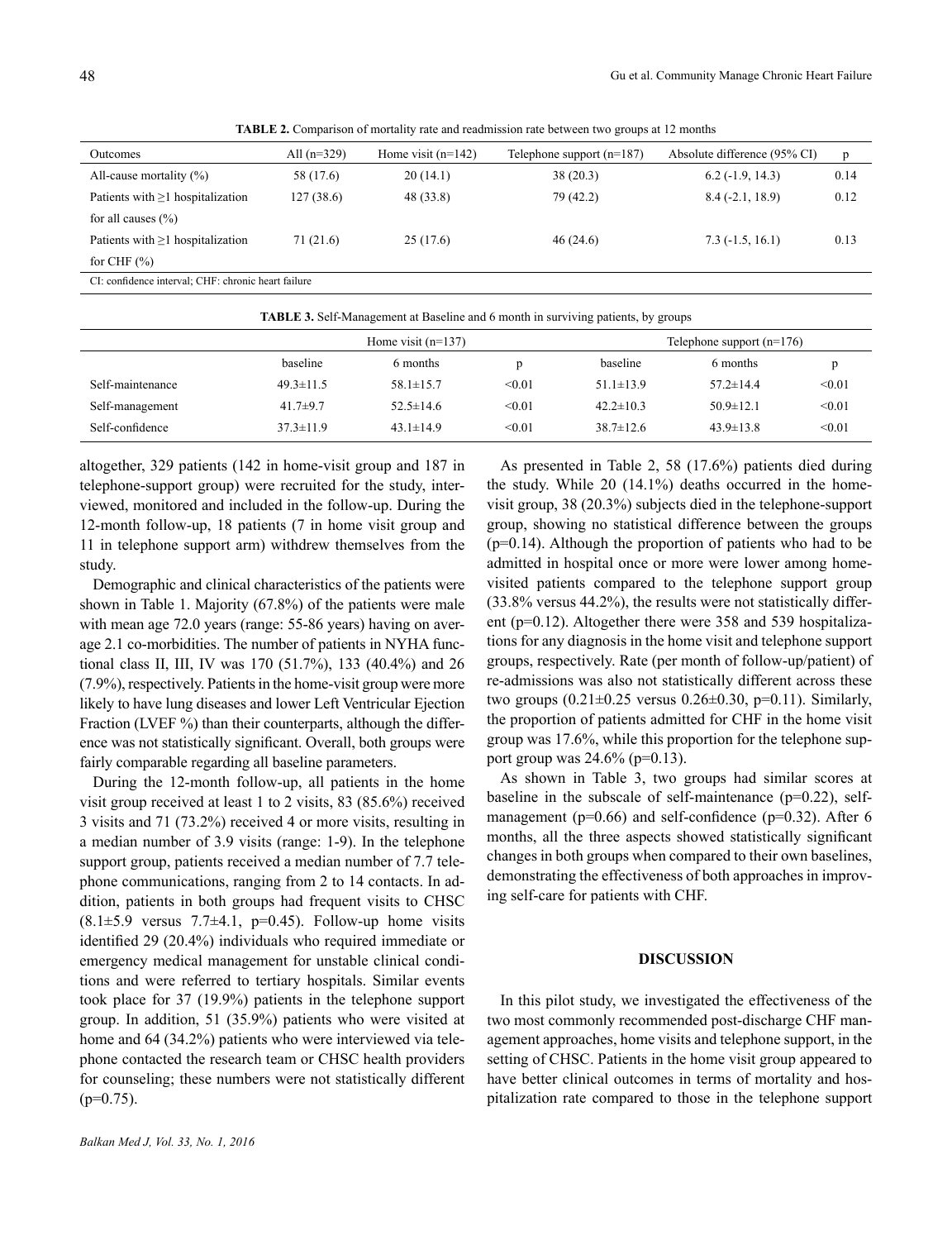group. However, the differences did not reach statistical significance, implying that home visit might not bring substantial extra benefits over telephonic support to CHF patients in CHSC-based program for patients with CHF.

Similar findings were also reported by previous studies and varied explanations were suggested for the absence of a statistically significant difference in the clinical outcomes. In a prospective, multicenter, randomized controlled trial (The WHICH? Trial), patients allocated to home-based intervention received a comprehensive home visit 7–14 days after hospitalization by a HF nurse (22). The results showed a minimal difference between two groups with respect to all-cause death (mortality rate: 22% versus 28%) or hospitalization. Stewart et al. (24) explained that the observed difference in effectiveness between the two groups was minimal, probably due to the high standard of initial post-discharge management in both groups. Similarly, in the COACH (Coordinating Study Evaluating Outcomes of Advising and Counseling in Heart Failure) study, Jaarsma et al. (23) reported that intensive support (home visits by specialized nurses) did not result in a substantial reduction of mortality (mortality: 38% versus 42%) and readmission rate compared to basic management and stated that patients in the control group were already so well managed, tha further improvement of the outcomes in the intervention group was very difficult. Some researchers also argued that the wide inclusion criteria could also have obscured the differences between the intervention and control group while a home visit might have been more effective for the frailest patients of increased age with multi-morbidity of maximum severity. These observations could possibly explain our results to some extent. However, given the study setting, it seemed insufficient to comprehensively understand the findings and it was, therefore, necessary to further identify factors that might have led to this outcome.

It is well known that all patient groups are not likely to benefit from the same intervention. Home visit were strongly recommended as an alternative form of care for frailest, most elderly patients, as the willingness or capabilities of these patients to regularly attend hospital or clinic-based programs might be reduced owing to their poor functional status, lack of available transport, multiple comorbidities and perceived inconvenience (25,26). This might also partially be the reason behind the observation that some hospital- or clinic-based trials demonstrating higher effectiveness of the home-based care over hospital/clinics in reducing mortality and hospitalization rate, especially while applying narrow inclusion criteria (22). However, these difficulties might be partially lessened because of the close proximity, easy access and harmonious environment in the setting of CHSC. In the present study, patients in both groups had frequent visits to CHSC (on average

8.5 times in the telephone group and 7.7 in the home visit group), where they received standardized level of treatment and quality level of education and guidance regarding medication by trained health providers. This might, at least to some degree, have made the demand of home visits not so essential in CHSC-based programs as in hospital-based trials.

Another advantage of home-based care, as studies had revealed, was that it provided an opportunity for care providers to conduct comprehensive assessment of the patients at their own home (22). Thus, preparing a more specific and tailored CHF management plan was possible for patients with complex needs and therefore, leading to better clinical outcome. However, in the current CHSC-based study, care delivery for CHF patients was led by general practitioners or community nurses, unlike cardiac nurses, clinical pharmacists or cardiologists in hospital-based trials (27). These private practitioners and nurses were working and/or living in the same community as CHF patients for a long time. Moreover, the management of residents with serious chronic illness, as regulated by national law, was one of their main responsibilities and thus a routine work for them. They were probably, as previous studies indicated (28,29), more familiar with patients' environment, psychosocial status and familial or social supports or obtained these data from the patients during their visits, not relying solely on home visit. This might also be a probable reason for the findings in the present study.

The reported 1-year mortality in patients receiving comprehensive CHF management with a multidisciplinary approach ranged between 11% and 30% and 1-year re-hospitalization rate was 30%-70% (9). These figures in both groups were either within the range or far lower than most of the previous reports (10,12). Although the heterogeneity of design might have reduced the validity of direct comparison across studies, given the acceptable rate of adverse events during 1 year and the marked improvement of self-care after 6 month intervention, we believed that both approaches considerably improved the clinical outcomes of CHF patients in the primary care setting. The mechanism underlying the results, however, was difficult to elucidate. According to our anticipation, three components: involvement of the trained primary care providers, timely availability of the quality service in vicinity and working environment facilitating team work were crucial for the success of the current program. Patients could receive education and guidance from the same team members who were easily available locally at the time of requirement and the service quality was similar to that available from cardiologists in tertiary hospitals. Moreover, the multidisciplinary management team could bridge the gap between primary and tertiary care, thus minimizing the worries of the patients regarding the availability of treatment in the case of an emergency. The ap-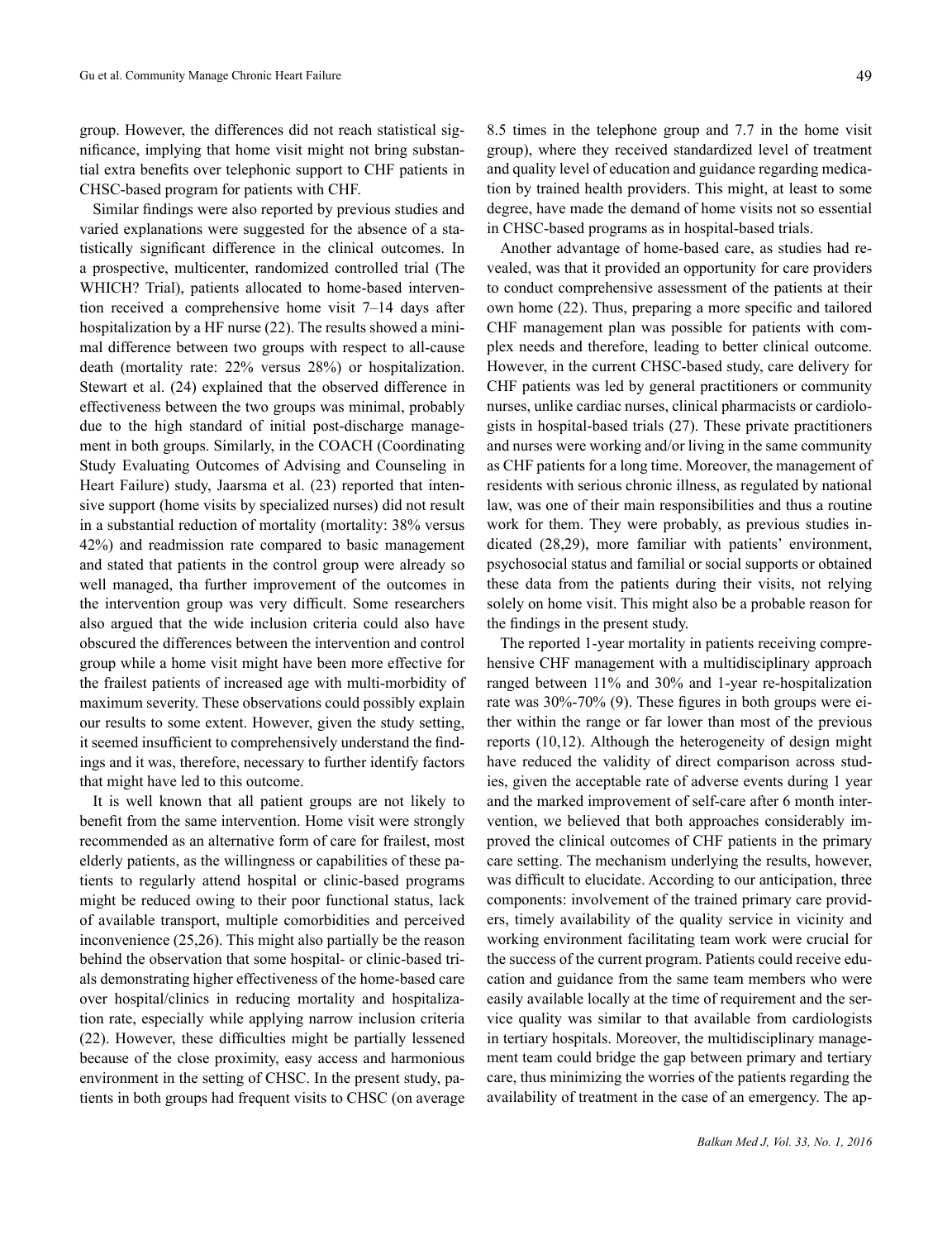There were some limitations of the current study, warranting caution while interpreting the findings. The study was conducted in Beijing, a well-developed region in China, where health providers of CHSC had good educational background and were capable of providing standard services for patients according to the practice guidelines. This might arouse concern regarding its generalization to other regions. However, as a major model of primary care in urban China, CHSC was run, funded and subsidized by the government and management of CHF as a serious chronic illness was mandated by national law. Therefore, health providers could receive a similar level of training and their quality of services could be evaluated in the same reference frame.

Above all, in the present study, for CHF patents we did not observed a statistically significant difference between two different health care delivery modes: home visit and telephone support in the primary care setting regarding their effectiveness in terms of minimizing morality and the re-hospitalization rate. However, home visits were associated with more favorable outcomes than telephone support, implying its role in the rehabilitation of CHF patients. Given the observed decreased proportion of complications and enhanced self-care, as showed by the data, we believed that patients in both groups achieved better performance following the intervention. Moreover, CHSCs were likely to be the optimal setting, as indicated by the high participation, low withdrawal and frequent CHSC visits, for delivering care for patients with CHF in China. However, findings from the current study should be evaluated at multiple practice sites to examine their generalizability.

**Ethics Committee Approval:** Ethics committee approval was received for this study from the ethics committee of the Institutional Ethics Review Board (IERB) of the No. 1 Hospital Affiliated to the General Hospital of the Chinese People's Liberation Army.

**Informed Consent:** Written informed consent was obtained from patients who participated in this study.

Peer-review: Externally peer-reviewed.

**Author contributions:** Concept - M.G., Y.X.; Design - M.G.; Supervision - Y.X.; Resource - M.G.; Materials - Y.M.; Data Collection  $\&$ /or Processing - T.Z.; Analysis  $&$ /or Interpretation - Y.X.; Literature Search - T.Z., Y.M.; Writing - M.G., Y.M., T.Z., Y.X.; Critical Reviews - M.G., Y.M., T.Z., Y.X.

**Acknowledgements:** The authors would like to express their sincere gratitude to the medical staff at Dacishi and Bajiaozhuang Community Health Service Center for their kind assistance in acquisition of data and field work.

**Conflict of Interest:** No conflict of interest was declared by the authors.

**Financial Disclosure:** The authors declared that this study has received no financial support.

## **REFERENCES**

- 1. Chen J, Normand SL, Wang Y, Krumholz HM. National and regional trends in heart failure hospitalization and mortality rates for Medicare beneficiaries, 1998-2008. *JAMA* 2011;306:1669-78. **[[CrossRef](http://dx.doi.org/10.1001/jama.2011.1474)]**
- 2. Parissis J, Athanasakis K, Farmakis D, Boubouchairopoulou N, Mareti C, Bistola V, et al. Determinants of the direct cost of heart failure hospitalization in a public tertiary hospital. *Int J Cardiol* 2014;180C:46-9.
- 3. Go AS, Mozaffarian D, Roger VL, Benjamin EJ, Berry JD, Borden WB, et al; American Heart Association Statistics Committee and Stroke Statistics Subcommittee. Heart disease and stroke statistics--2013 update: a report from the American Heart Association. *Circulation* 2013;127:e6-e245. **[\[CrossRef\]](http://dx.doi.org/10.1161/CIR.0b013e318282ab8f)**
- 4. Dai G. Heart failure in China: review and prospect. *Zhonghua Xin Xue Guan Bing Za Zhi* 2015;43:104-7.
- 5. Maeder MT, Rickli H, Pfisterer ME, Muzzarelli S, Ammann P, Fehr T, et al. Incidence, clinical predictors, and prognostic impact of worsening renal function in elderly patients with chronic heart failure on intensive medical therapy. *Am Heart J*  2012;163:407-14, 14 e1.
- 6. Curtis LH, Whellan DJ, Hammill BG, Hernandez AF, Anstrom KJ, Shea AM, et al. Incidence and prevalence of heart failure in elderly persons, 1994-2003. *Arch Intern Med* 2008;168:418-24. **[[CrossRef](http://dx.doi.org/10.1001/archinternmed.2007.80)]**
- 7. Vuorinen AL, Leppanen J, Kaijanranta H, Kulju M, Helio T, van Gils M, et al. Use of home telemonitoring to support multidisciplinary care of heart failure patients in Finland: randomized controlled trial. *J Med Internet Res* 2014;16:e282. **[[CrossRef](http://dx.doi.org/10.2196/jmir.3651)]**
- 8. Smith CE, Piamjariyakul U, Wick JA, Spertus JA, Russell C, Dalton KM, et al. Multidisciplinary Group Clinic Appointments: The Self-Management and Care of Heart Failure (SMAC-HF) Trial. *Circ Heart Fail* 2014;7:888-94. **[\[CrossRef\]](http://dx.doi.org/10.1161/CIRCHEARTFAILURE.113.001246)**
- 9. McAlister FA, Stewart S, Ferrua S, McMurray JJ. Multidisciplinary strategies for the management of heart failure patients at high risk for admission: a systematic review of randomized trials. *J Am Coll Cardiol* 2004;44:810-9. **[[CrossRef](http://dx.doi.org/10.1016/j.jacc.2004.05.055)]**
- 10. Kasper EK, Gerstenblith G, Hefter G, Van Anden E, Brinker JA, Thiemann DR, et al. A randomized trial of the efficacy of multidisciplinary care in heart failure outpatients at high risk of hospital readmission. *J Am Coll Cardiol* 2002;39:471-80. **[[CrossRef\]](http://dx.doi.org/10.1016/S0735-1097(01)01761-2)**